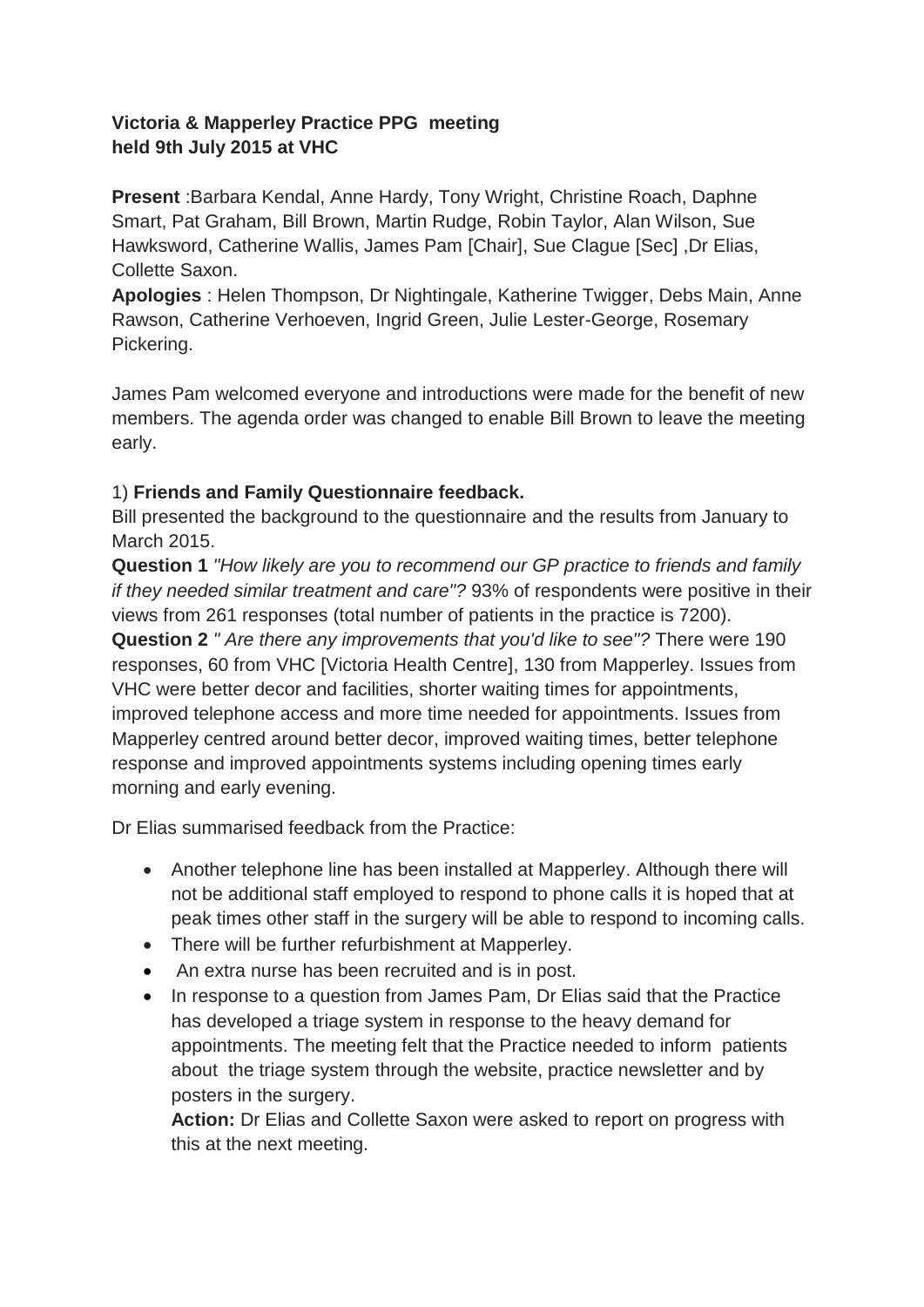- Saturday working is still being evaluated, currently there is a nursing presence alternating between the two surgeries on Saturday mornings.
- There was a discussion about the number of patients who fail to attend for appointments. It was acknowledged that sanctions are not possible but clinicians are informing patients of the impact of failed appointments.

The Friends and Family questionnaire is ongoing. Collette commented that response rates are inevitably tailing off.

#### 2) **Matters arising from last meeting**.

#### **Online appointments system.**

50 to 100 Mapperley patients have signed up to the online appointment system. Applications forms need to be completed to take advantage of this facility [See practice website<http://victoriamapperley.co.uk/> for details ]. Technical glitches need to be worked through to enable this system to be introduced at VHC. Ordering online repeat prescriptions is not yet available.

**Name badges** are about to be worn by all staff. James reminded the meeting that this was a PPG request of the Practice.

**Appointment reminder texting service**. This needs further guidance from the CCG Information Governance Officer. The Practice view is that individual patients should 'opt in' to this service. This approach differs from many other G.P Practices in the Commissioning Group who have chosen to sign all patients up to the texting service without asking for individual consent.

**Fundraising**. Collette reported that suggestions from the practice for fundraising included a hydraulic couch and filing cabinets. Anne Hardy is the lead for fundraising.

Collette suggested that the Practice was keen to promote the Macmillan Cancer coffee morning on September 25th. Funds raised would go to Macmillan Cancer Support.

James asked for PPG members interested in supporting a fundraising initiative to contact Anne Hardy [email [vandmppg@gmail.com](mailto:vandmppg@gmail.com) or leave a message at the VHC surgery]

## 3) **Objectives for the Year.**

Preliminary discussions commenced at a recent Action Group Meeting and these were brought to the PPG for further discussion and agreement:

a) *The PPG membership should reflect the Practice demographics.* There was an under representation of young people, patients from the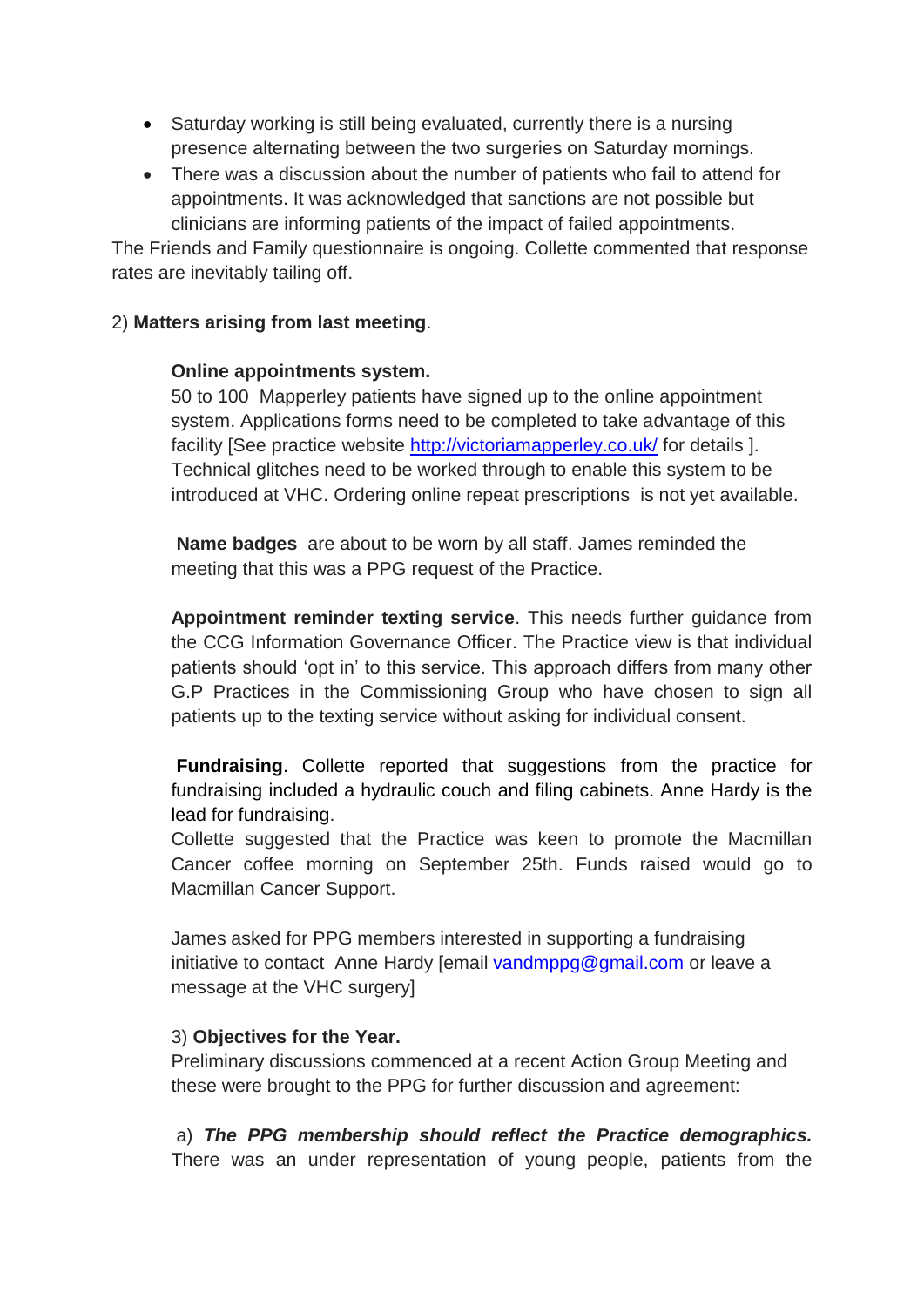minority ethnic community and men. The PPG agreed that a better balance of membership should be a priority for the year.

b) *Improve 'signposting ' to the PPG page on the Practice website.* In March Alan Wilson had offered to support the Practice in updating the website but no progress had been made. Dr Elias recognised that there was a lack of capacity within the Practice to take this matter forward and agreed to liase with Dr Luty and explore how Alan could assist the Practice. A priority is to ensure that patients logging onto the site have access to PPG information and that documents are uploaded in a timely fashion. All agreed that this was an important priority for the PPG and Practice.

Collette advised the PPG of the practice Objectives for the year as agreed at a recent partners meeting:

# **PRACTICE OBJECTIVES 2015/16**

- We plan to prepare for a CQC inspection of the Mapperley branch date TBC.
- We have procured a new telephony service at Mapperley which we hope will make access somewhat easier - more lines predominantly.
- we aim to continue to run a practice which is financially-viable and meets the needs of *all* our patients
- we hope to finance and effect further refurbishment work at the Mapperley surgery, in particular the consulting rooms and then waiting room.
- weare in the process of appointing additional nursing staff to complement the existing team and meet the needs of our patients better.
- to weather the ongoing tide of top-down centrally-driven change within the National Health Service, with particular regard to any agendas set by the new government.

James Pam asked that the PPG be consulted when the Practice begin to plan the refurbishment of the Mapperley Waiting Room.

Robin Taylor returned to fundraising and suggested an interactive TV in the waiting rooms. While this would be of real benefit to patients the purchase costs may be beyond the capacity of the PPG. Robin also raised the issue of a nearby practice that is closing and asked whether the practice would be taking additional patients. Dr Elias said that the practice list remains open but added that not many new patients from that GP practice had migrated across.

## 4) **Newsletter**.

Sue presented this item and asked whether members of the group had received the recent edition. The majority of members had not seen it and it